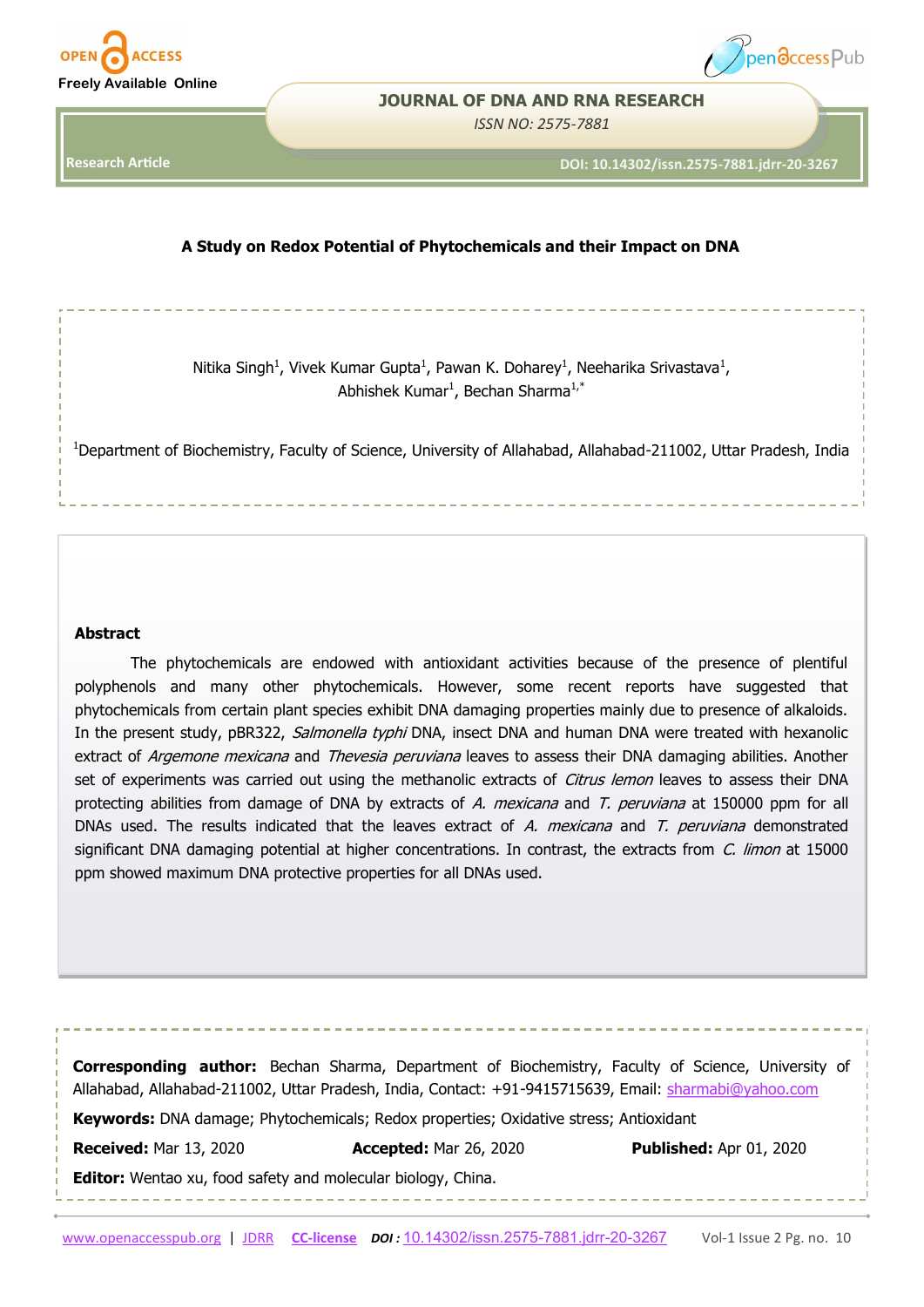

## **Introduction**

DNA is a complex molecule that contains the information necessary to build and maintain an organism. All living things have DNA as their genetic material. It also serves as the primary unit of heredity in all the organisms. In the environment, the continuous exposure of organisms to various hazardous materials has been responsible for emergence of many genetic abnormalities [1]. The abnormalities might be inherited from one generation to the other. The in vitro studies have indicated the application of Fenton reagent as a tool to demonstrate DNA damage via production of free radicals. In this reaction, hydrogen peroxide oxidizes  $Fe^{2+}$  $Fe^{2+}$  to  $Fe^{3+}$  and produces free hydroxyl [radicals](https://en.wikipedia.org/wiki/Hydroxyl_radical) (OH•) and a [hydroxide ion](https://en.wikipedia.org/wiki/Hydroxide_ion) (OH<sup>−</sup> ). The hydrogen peroxide is also involved in reduction of [Fe](https://en.wikipedia.org/wiki/Iron(III))<sup>3+</sup> to  $Fe<sup>2+</sup>$  and generate a hydroperoxyl radical  $(HOO<sup>•</sup>)$  and a H<sup>+</sup>; shown as following:

$$
Fe^{2+} + H_2O_2 \rightarrow Fe^{3+} + HO\bullet + OH^-
$$
  

$$
Fe^{3+} + H_2O_2 \rightarrow Fe^{2+} + HOO\bullet + H^+
$$

When reactive oxygen species attack on DNA, the nitrogenous bases of DNA strands get oxidized frequently [2]. The production of 8-oxoguanine or 7,8-dihydro-8-oxoguanine/8-oxo-Gua or 8-OH-Gua is the most common biomarker of various forms of oxidative DNA damage in which a specific base i.e. guanosine gets oxidized in DNA. It results into increase in the level of hydroxydeoxyguanosine (8-OHdG) [3]. The 8-oxo-Gua is reported as premutagenic and also to contribute to several human diseases [4]. To maintain the genetic stability from one generation to next generation, living organisms have repair systems against oxidative DNA damage [5].

The plant-based products have been reported to exhibit dual behavior such as DNA protection and DNA damage [6]. The compounds present in plant extract crosslink DNA on opposite strands of the double helix (inter strand cross links), resulting in its damage. However, the antioxidants are usually reducing agents, such as vitamins, carotenoids, and polyphenols, which can scavenge reactive oxygen species and inhibit the chain reaction by donating an electron to the free radicals and neutralize them. The antioxidant defense system, supported by dietary antioxidants, protects the



body from free radicals; however, during oxidative stress, antioxidants are insufficient to maintain homeostasis. The methanolic extracts of C. limon leaves have been utilized to assess their DNA protecting ability [7].

On the basis of an extensive literature survey, it has been evidenced that no research has been conducted on the DNA damaging potential of A. mexicana leaves extract though DNA damaging potential of A. mexicana fruits and seeds oil have been reported [8]. While in case of T. peruviana cellular and organ toxicity has been demonstrated from the extracts of its different parts [9]. The plant extract of C. limon has antioxidant property. However, nobody has reported its DNA protective potential against oxidative DNA damage. Vitamin C, the chemical constituent of C. limon has been shown to have high protection abilities against oxidative DNA damage [10]. It was therefore envisaged to explore the impact of some plant extracts to assess their DNA damaging/protection potential using pBR322, S. typhi, insect and human DNA.In this study, we have used the plant extracts from A. mexicana, T. peruviana, and C. limon for the aforesaid purpose.

#### **Materials and Methods**

#### **Chemicals**

Agarose low EEO (Nuclease and Protease free) (TCI,Tokyo, Japan), Ethidium-bromide, Bromophenol blue (MERCK Pvt. Ltd.,Mumbai, India), Sucrose (Rankem RFCL,New Delhi, India), EDTA, Glacial acetic acid (RFCL, New Delhi, India), Tris base, Ferric chloride (Rankem RFCL, New Delhi, India), Ascorbic acid, Hydrogen peroxide (TCI, Tokyo, Japan)), Sodium Hydroxide, DMSO, ethanol, water, Methanol, Hexane (MERCK Pvt. Ltd.,Mumbai, India) and all other chemicals used were of analytical and molecular grade.

#### Collection of Plant Materials and Preparation of Extracts

C. limon leaves were collected from home garden**,** Allahabad. Plant leaves were washed thoroughly under running water, followed by double distilled water (DDW) and then dried in shade on a paper sheet. The dried leaves were crushed as powder. The extract of C. limon leaves was prepared in methanol by Soxhlet method using the leaf powder and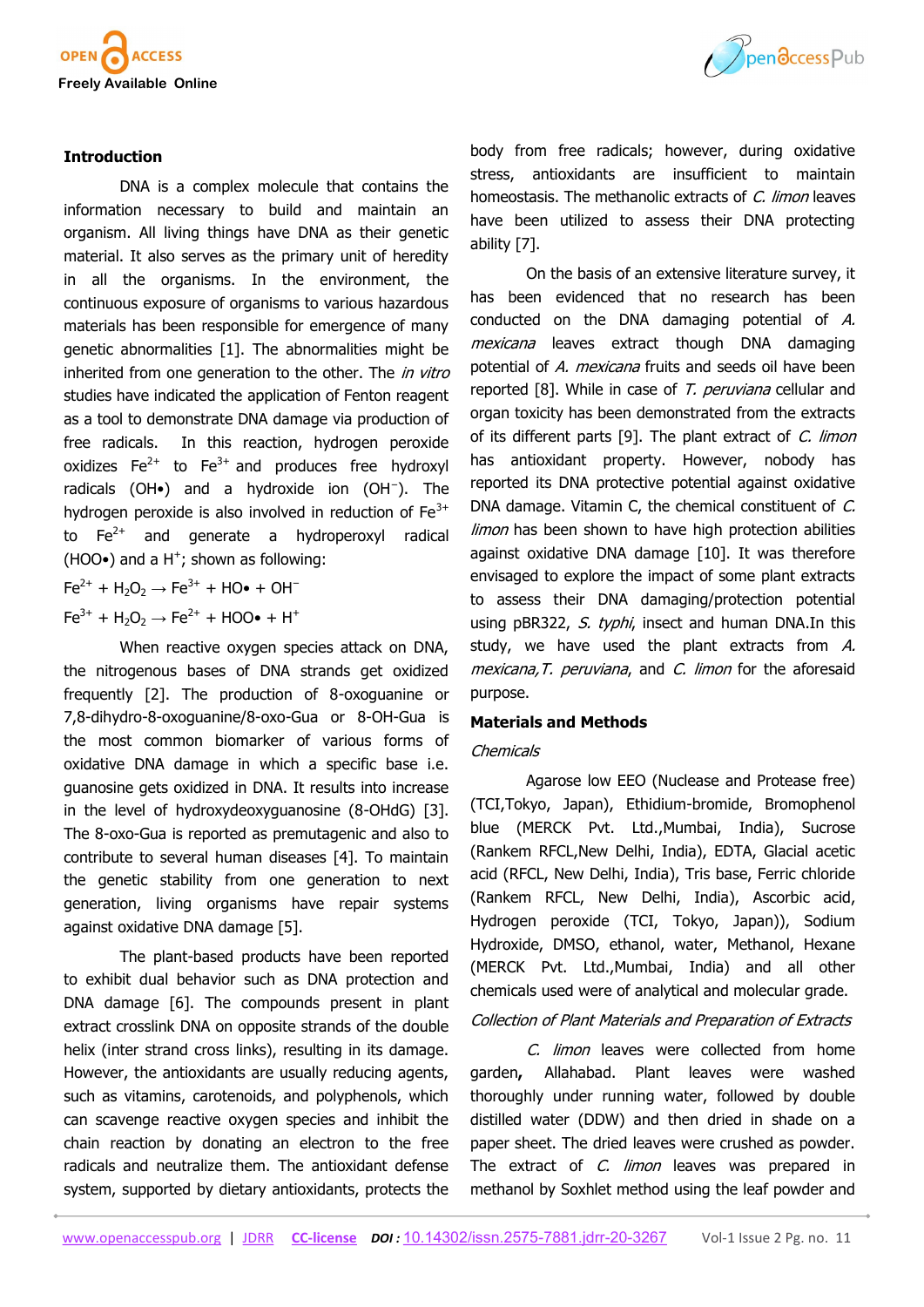

methanol in 1:10 ratio (weight/volume). The liquid from the extract was removed by rotatory evaporator using the temperature equivalent to the boiling point (64.7 °C) of methanol to obtain the extract in dry solid state.

A. mexicana and T. Peruviana leaves were collected from Allahabad**,** washed thoroughly under running water and dried in shade on paper. Then dried leaves were used for preparation of powder. The extracts were prepared in hexane using Soxhlet method. The ratio of the plant material and the solvent was 1:10 (w/v). The liquid was removed by rotatory evaporator at the temperature equivalent to the boiling point (68°C) of hexane.

#### Collection and Isolation of DNA

Plasmid pBR322 was purchased from New Biolabs England, insect DNA and Salmonella typhi were obtained in the form of gift from IGBI-New-Delhi. The human DNA was isolated by salting out method from the peripheral blood mononuclear cell separation (PBMNCs) from the human blood. Blood was collected in heparinized vial. The DNA isolation was performed using the procedure described by Miller et al. (1988). The blood sample was added to low salt buffer, mixed thoroughly and centrifuged at  $8000xq,25^{\circ}$ C for 3 min. The supernatant was discarded and again low salt buffer was added to the pellet. This step was repeated till the complete lysis of RBC. To the WBC pellet, high salt buffer, 10% SDS were added and incubated at  $37^{\circ}$ C for 5 min. At the end of incubation, 100µl of 6M NaCl was added and vortexed to precipitate the proteins, followed by centrifugation at 8000xg for 5min. The supernatant was transferred into a new eppendorf tube containing 300 µl of isopropanol, DNA was precipitated, rinsed with 70% ethanol. DNA was dissolved in TAE buffer (pH 8) after air drying.

## Preparation of Fenton's Reagent (FR)

The Fenton's reagent (FR) was prepared by mixing  $H_2O_2$ , ascorbic acid and FeCl<sub>3</sub> in double distilled water (DDW) in the final concentrations of 30mM, 50mM and 80mM, respectively.

# Standardization of DNA and Fenton's Reagent Concentration for DNA Damage Assay

The DNA isolated from the human blood was tested for its purity and used for the DNA damage assay.



The concentration of DNA was standardized for this purpose so as to use the suitable amount of DNA in different assays. The 0.8% agarose gel was used in TAE buffer (pH8.0). Ethidium bromide (0.5µg/ml) was added into the chick warm agarose solution. Bromophenol blue (0.25%) as a tracking dye was mixed with the DNA samples. For each experiment, the freshly prepared FR was used. A fixed concentration of DNA (15 ng) was used with increasing concentrations of FR in order to determine its suitable concentration for complete degradation of the DNA. The concentration of FR which completely damaged the DNA was chosen for further experiments.

## DNA Damage Assay by Plant Extracts

In order to perform this experiment, different concentrations of plant extract of A. mexicana and T. peruviana were employed to evaluate the extent of DNA damage. The intensity of DNA in the control (untreated) and the experimental sets (treated) was determined by using gel documentation system. The FR was used as a positive control for DNA damage.

#### DNA Protection Assay by Plant Extracts

Freshly prepared plant extracts were used in each protection assay. In this experiment, the fixed concentrations of FR and damaging plant extract were used followed by addition of varying concentrations of the protecting plant extract  $(C.$  limon). The fixed amount of human DNA (15ng) was used in each set of experiments. The intensity of DNA in the control (untreated) and the experimental sets (treated) was determined by using Gel Documentation system. FR was used as a positive control for DNA damage.

## **Results**

# Standardization of Plasmid DNA (pBR322) Concentration and DNA Damage by FR

In order to evaluate the efficacy of plant extracts, it was necessary to standardize the concentration of DNA which could be seen clearly under UV rays. It was found to be 15 ng (data not shown). The amount of FR was also standardized which caused complete disappearance of the DNA band. In Figure 1, lanes 1-5 each containing 15ng of DNA was treated with 0, 1, 2, 3, and 4µl of FR, respectively. It displayed DNA damage by FR in concentration dependent manner. The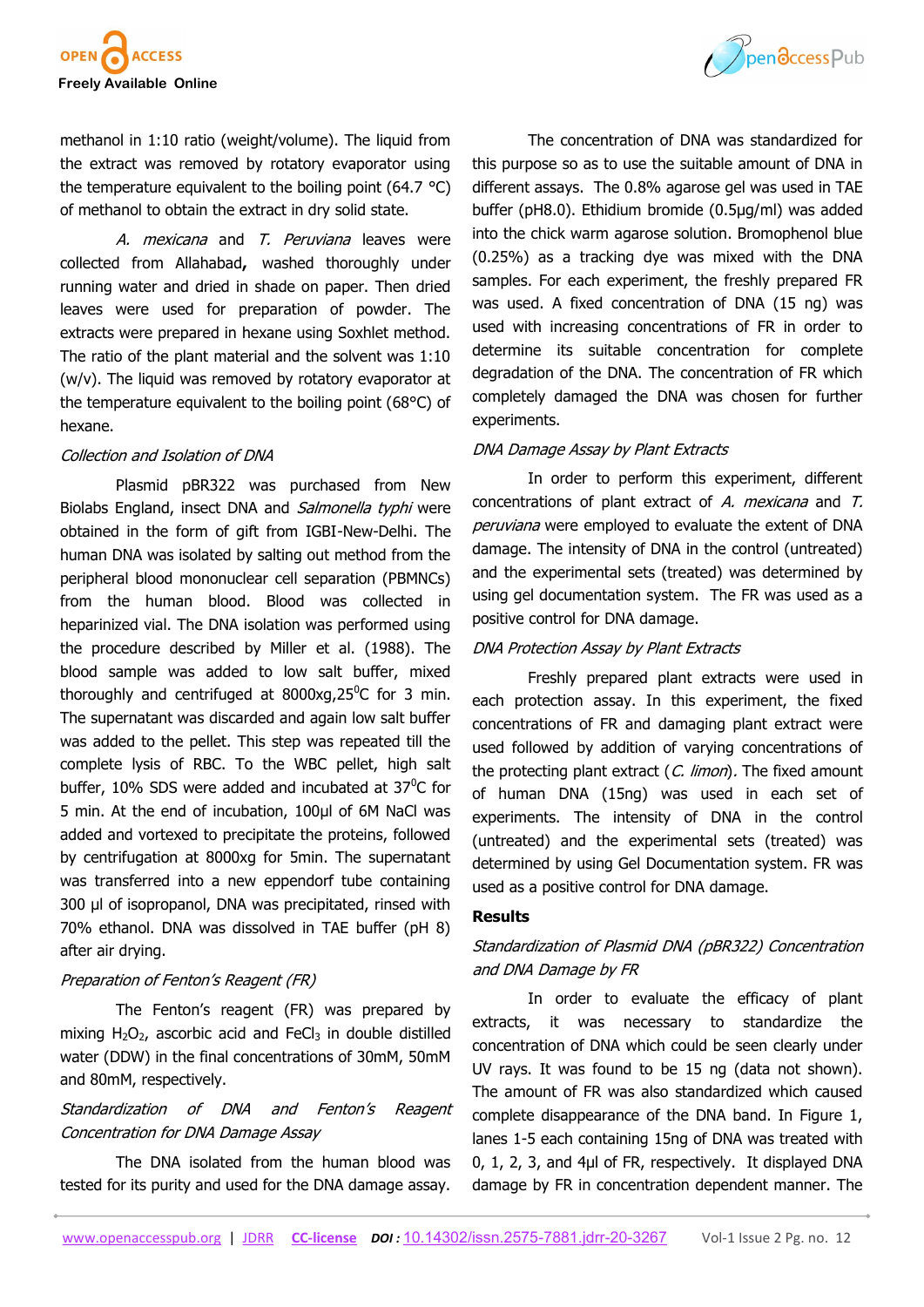





lanes 4 and 5 with 3 and 4  $\mu$  of FR displayed complete disappearance of DNA band. Therefore, 3µl of FR was decided to be used for further experiments.

# DNA Damage by FR and Protection by C. limon Leaf **Extracts**

In order to evaluate the effect of C. limon leaves extract on pBR322 against FR induced DNA damage, the plasmid DNA (15 ng) was added with varying concentrations of C. limon leave extract (100, 200, 400, 600, 800, 1000 and 2000 ppm) and 3µl of FR. The results shown in Figure 2 indicated that DNA with FR resulted in its complete damage in term of intensity which, served as a positive control (Fig.2, lane 3). There was gradual increase in the intensity of DNA bands after treatment of DNA with C. limon leaves extract (Fig.2, lanes 4-8). The Figure 2, lane 2 demonstrates the DNA in presence of the solvent (DMSO) in which the plant extract was prepared. There was no effect of the solvent on DNA. Thus, the results proved the ability of plant extract (PE) in preventing DNA from oxidative damage. In order to observe whether higher concentration of this plant extract could be pro-oxidant, we conducted this experiment using its higher concentrations. The results indicated that upon further increasing the PE concentrations from 2000 to 4000, 5000, 6000, 7000, and 9000 ppm, there was increase in the intensity of DNA bands, thereby indicating its DNA protective behavior (data not shown). It did not show any

pro-oxidant property at higher concentrations.

## Effect of A. Mexicana on Salmonella Typhi DNA and Protection by C. Limon Leaves Extract

In order to evaluate the effect of A. mexicana on *Salmonella typhi* DNA alone and in combination with the *C. limon* leaves extract, 15ng of DNA was added with varying concentrations of A. mexicana ranging from 90000, 100000, 110000, 120000, 130000, 140000 and 150000ppm and 3µl of FR (able to cause complete DNA damage). The results are shown in Figure 3. The panel A indicated that DNA with FR resulted in its complete damage in term of total loss of intensity which, served as a positive control. (Fig.3, lane 3). There was gradual increase in the intensity of DNA bands after treatment with *C. limon* leaves extract (Fig.3 lane 4-10). Figure 3, lane 2 demonstrates the DNA in presence of the solvent (DMSO) in which the plant extract was prepared. There was no effect of the solvent on  $S$ . typhi DNA, thereby showing the ability of extract in preventing DNA from oxidative damage. The results indicated that there was a gradual decrease in the intensity of DNA bands with increase in the concentration of A. mexicana. The DNA band intensity was reduced to minimum at 150000ppm of A. mexicana extract. In panel B of Figure 3, the effect of C. limon extract on the A. mexicana mediated DNA damage was monitored by adding varying concentrations of the *C. limon* extract with DNA (15 ng) and A. mexicana (150000ppm). The results shown in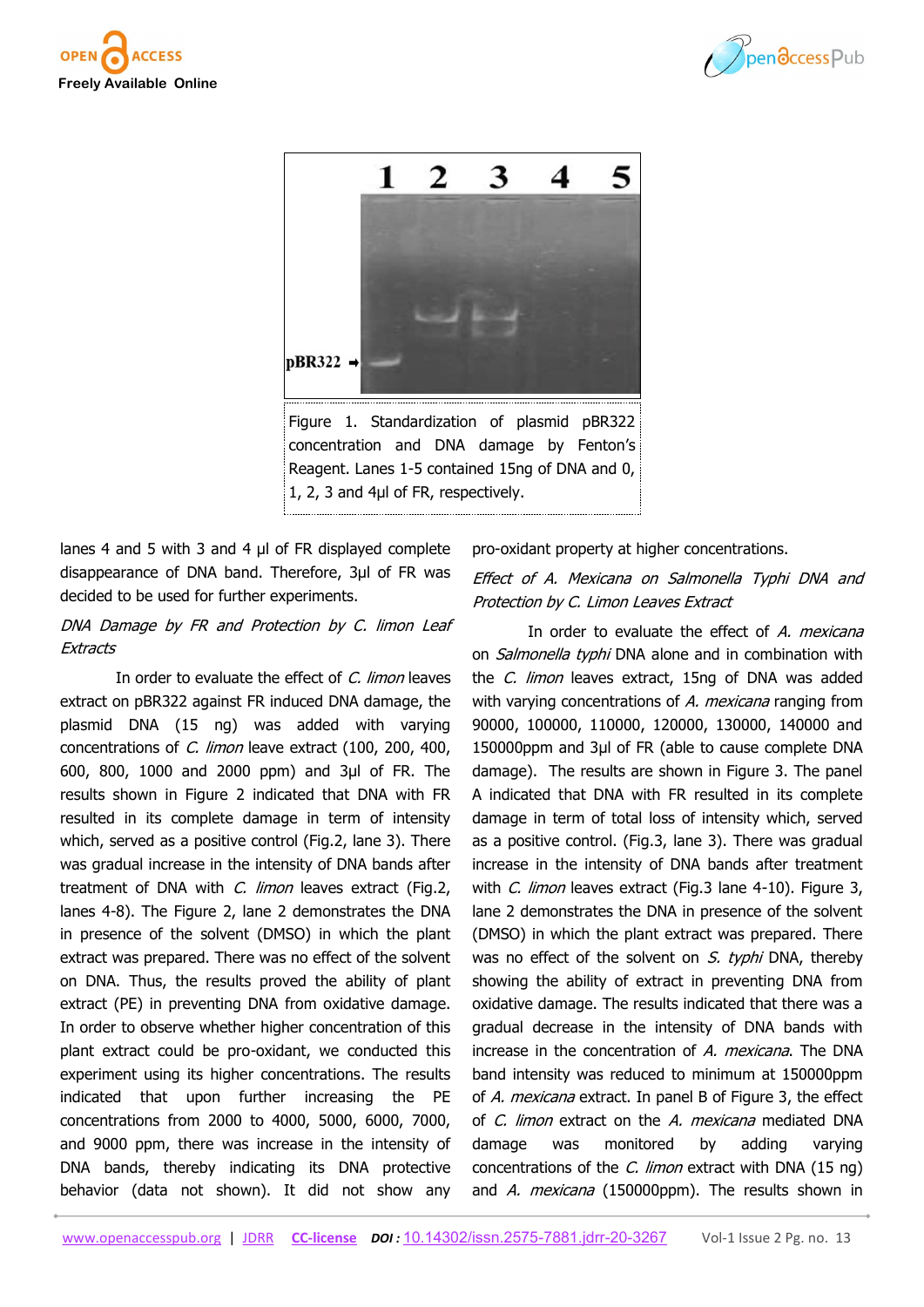





Figure 2. DNA protection assay using C. limon leaves extract (diluted in methanol). Lanes 1-3 represent control, lane 1; pBR322 DNA in TAE buffer, lane 2; DNA with solvent (DMSO), and lane 3; contained DNA with FR. Lanes 4-8 contained DNA, FR and different concentrations of PE (in order of DNA, PE and FR). PE concentrations were 100, 200, 400, 600, 800 and 1000 ppm, respectively.



Figure 3. Effect of A. mexicana on Salmonella typhi DNA and protection by *C. limon* leaves extract.

Panel (A) Lane 1: control i.e. DNA in TAE buffer, lane 2: DNA in DMSO and TAE, lane 3: DNA with FR; lanes 4-10 contained DNA, A. mexicana in increasing concentrations from 90000, 100000, 110000, 120000, 130000, 140000 and 150000ppm, respectively. Panel (B) The lane 1: control i.e. DNA in TAE buffer, lane 2: DNA, DMSO and TAE, lane 3: DNA with FR. Lanes 4-10: DNA, A. mexicana 150000ppm in each and varying concentrations of lemon leaves extract. The order addition was DNA, C. limon leaves extract and A. mexicana extract. The lemon leaves extract concentrations were 2500, 5000, 7500, 10000, 12500 and 15000 ppm, respectively.  $AM = A$ . mexicana;  $CL = C$ . limon; panel C: representsan estimate of data from panel A, lanes 1, 4 to 10, respectively; panel D: represents an estimate of data from panel B, lanes 3 to 10, respectively.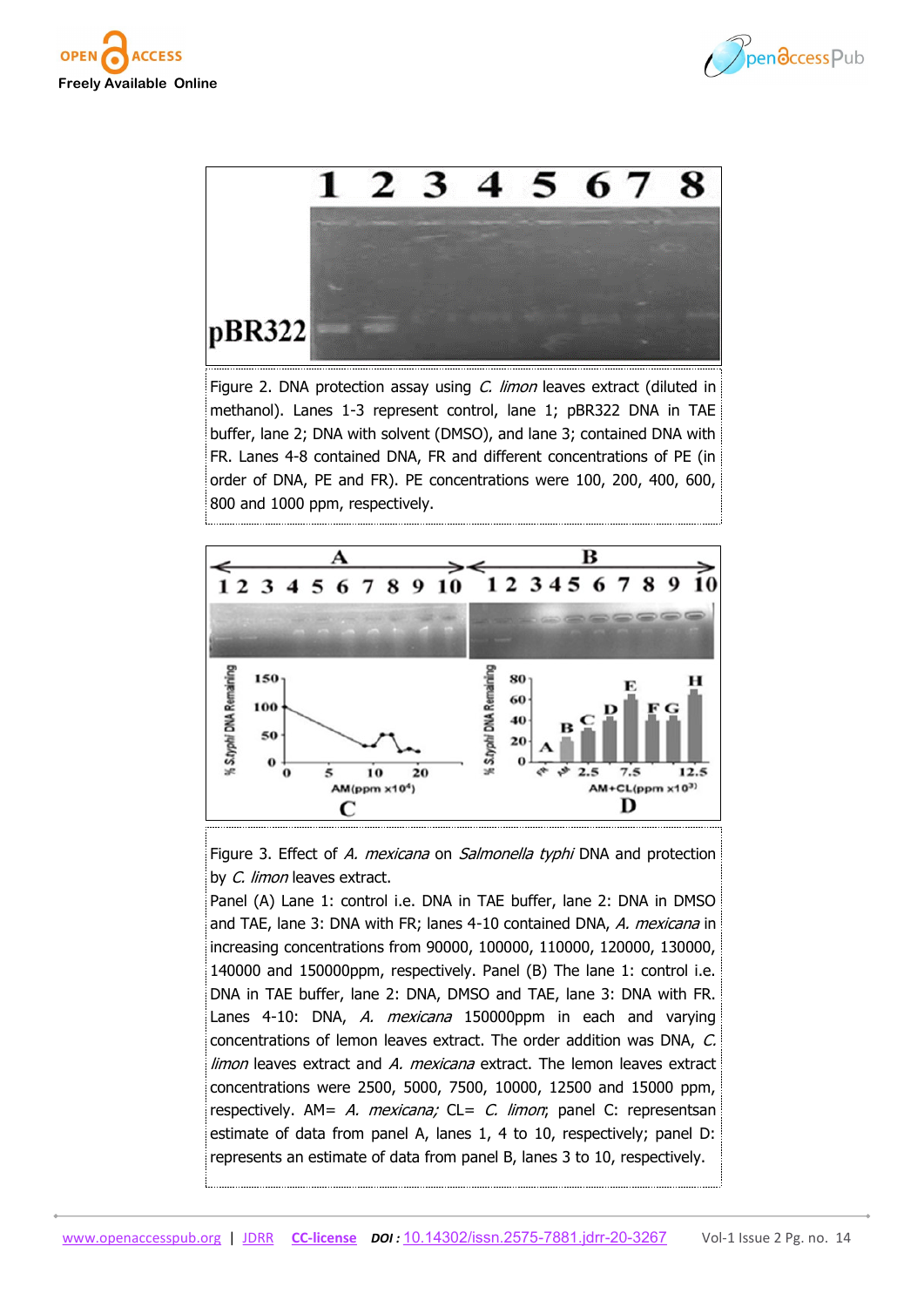



Figure 3, panel B indicated that the use of varying concentrations of C. limon extracts (lanes 5-10 corresponding to 2500, 5000, 7500, 10000, 12500 and 15000 ppm, respectively) caused recovery of DNA bands in terms of its increasing intensity. It appears that the extract of C. limon leaves has the potential to protect the DNA from damage caused due to treatment with A.mexicana leaves extract. Lane 3 of panels A and B of Figure 3 demonstrated complete damage of DNA by FR (3µl) which was used as a positive control. Lane 2 of panel B, Figure 3 demonstrates the DNA in presence of DMSO (the solvent in which the plant extract was prepared).

## Effect of T. Peruviana on Salmonella Typhi DNA and Protection by C. Limon Leaves Extract

In order to evaluate the effect of  $T$ . peruviana leaves extracts on *Salmonella typhi* DNA alone and in combination with the *C. limon* leaves extract, 15ng of

DNA was added with varying concentrations of T. peruviana leaves extracts i.e. 90000, 100000, 110000, 120000, 130000, 140000 and 150000ppm and 3µl of FR (able to cause complete DNA damage). The results are shown in Figure 4. The panel A indicated that DNA with FR resulted in its complete damage in term of intensity which, served as a positive control (Fig.4, lane 3). The results indicated that there was a gradual decrease in the intensity of DNA bands with increase in the concentration of T. peruviana. The DNA band intensity was reduced to minimum at 150000 ppm T. peruviana leaves extract concentration. In panel B of Figure 4, the effect of C. limon extract on the T. peruviana mediated DNA damage was monitored by adding varying concentrations of the *C. limon* leaves extract with DNA (15ng) and T. *peruviana* (150000ppm). The results shown in Figure 4, panel B indicated that the use of varying concentrations (50000, 60000, 70000, 80000,



Figure 4. Effect of T. peruviana on Salmonella typhi DNA and protection by C. limon leaf.

Panel (A): lane 1control: DNA in TAE buffer; lane 2: DNA, DMSO and TAE buffer; lane 3: DNA with FR; Lanes 4-10 contained DNA, T. peruviana in increasing concentrationsi.e. from 90000, 100000, 110000, 120000, 130000, 140000 and 150000ppm, respectively. (B)The lane 1:control, DNA in TAE buffer, lane 2: DNA, DMSO and TAE buffer; lane 3: DNA with FR. Lanes 4-10 = DNA, T. peruviana150000ppm in each and varying concentrations of lemon leaves extract i.e. 2500, 5000, 7500, 10000, 12500 and 15000 ppm, respectively.TP=T. peruviana;  $CL = C$ . limon; panel C: represents an estimate of data from panel A, lanes 1, 4 to 10, respectively; panel D: represents an estimate of data from panel B, lanes 3 to 10, respectively.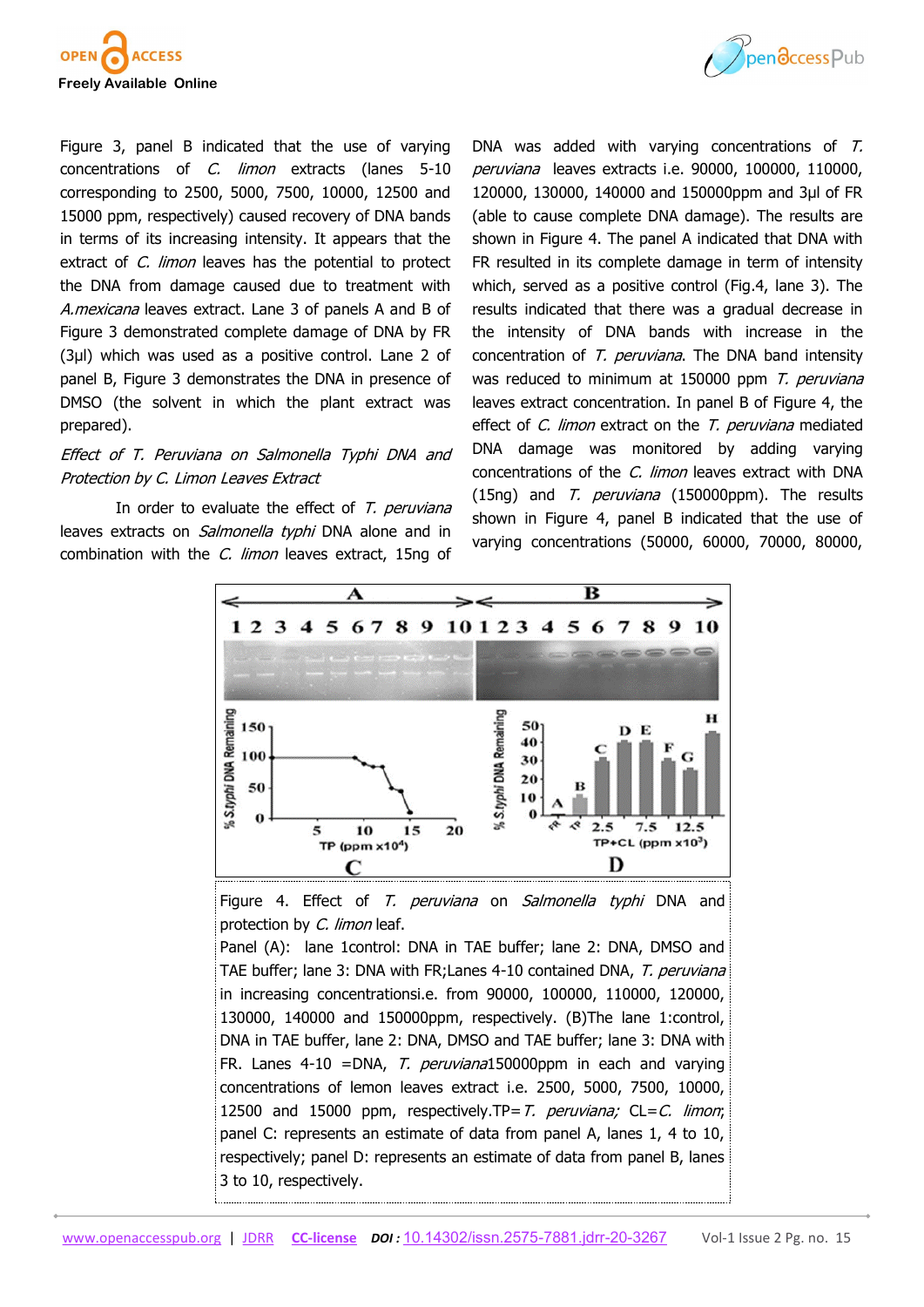



90000 and 100000 ppm, respectively) of the C. limon leaves extracts caused gradual recovery of DNA bands in terms of its gradual increase in intensity (lanes 5-10). It appears that the extract of C. limon leaves has the potential to protect the DNA from T. peruviana mediated DNA damage; Lane 2 of panel B, Figure 4 demonstrates the DNA in presence of the solvent (DMSO) in which the plant extract was prepared. There was no effect of the solvent on DNA. Lane 3 of the panels A and B of Figure 4 presented complete damage of DNA by FR (3µl) which served as a positive control.

## Effect of A. Mexicana on Insect DNA and Protection Using Methanolic extract of C. Limon Leaves

In order to evaluate the effect of A. mexicana extract on insect DNA alone and in combination with the C. limon leaves extract, 15ng of insect DNA was added with varying concentrations of A. mexicana extract ranging from 90000, 100000, 110000, 120000, 130000, 140000 and 150000ppm and 3µl of FR (able to cause

complete DNA damage). The results shown in Figure 5, panel A indicated that DNA with FR resulted in its complete damage in term of intensity which, served as a positive control (Fig.5 lane 3). The results indicated that there was gradual decrease in the intensity of DNA bands with increase in the concentrations of extract of leaves of A. mexicana. The insect DNA band intensity was reduced to minimum at 15000 ppm A. mexicana concentration (Panel C). In panel B of Figure 5, the effect of C. lemon extract on the A. mexicana mediated insect DNA damage was monitored by adding varying concentrations of the *C. limon* leaves extract with insect DNA (15 ng) and a fixed concentration of A. mexicana (15000ppm). The results shown in Figure 5, panel B indicated that the use of varying concentrations of the C. limon extracts (lanes 4-10 corresponding to 2500, 5000, 7500, 10000, 12500 and 15000 ppm, respectively) caused recovery of DNA bands, maximum effect reflected at 75000ppm, in terms of its gradual increase



Figure 5. Effect of *A.mexicana* on insect DNA and protection by using methanolic extract of C. limon leaves.

Panel (A), Lane 1: control i.e. DNA in TAE buffer; lane 2: DNA in DMSO; lane 3: DNA with FR; Lanes 4-10 contained DNA, A. mexicana extract in increasing concentrations i.e. 30000, 40000, 50000, 60000, 70000, 80000 and 90000 ppm, respectively. Panel (B), Lane 1:control containing DNA in TAE buffer; lane 2: DNA in DMSO; lane 3: DNA with FR. The lanes 4-10 contained DNA, increasing concentrations of lemon leaves extract i.e. 2500, 5000, 7500, 10000, 12500 and 15000 ppm respectively, and a fixed concentration of A. mexicana extract i.e. 90000. AM=A. mexicana; CL=C. limon; panel C: represents an estimate of data from panel A, lanes 1, 4 to 10, respectively; panel D: represents an estimate of data from panel B, lanes 3 to 10, respectively.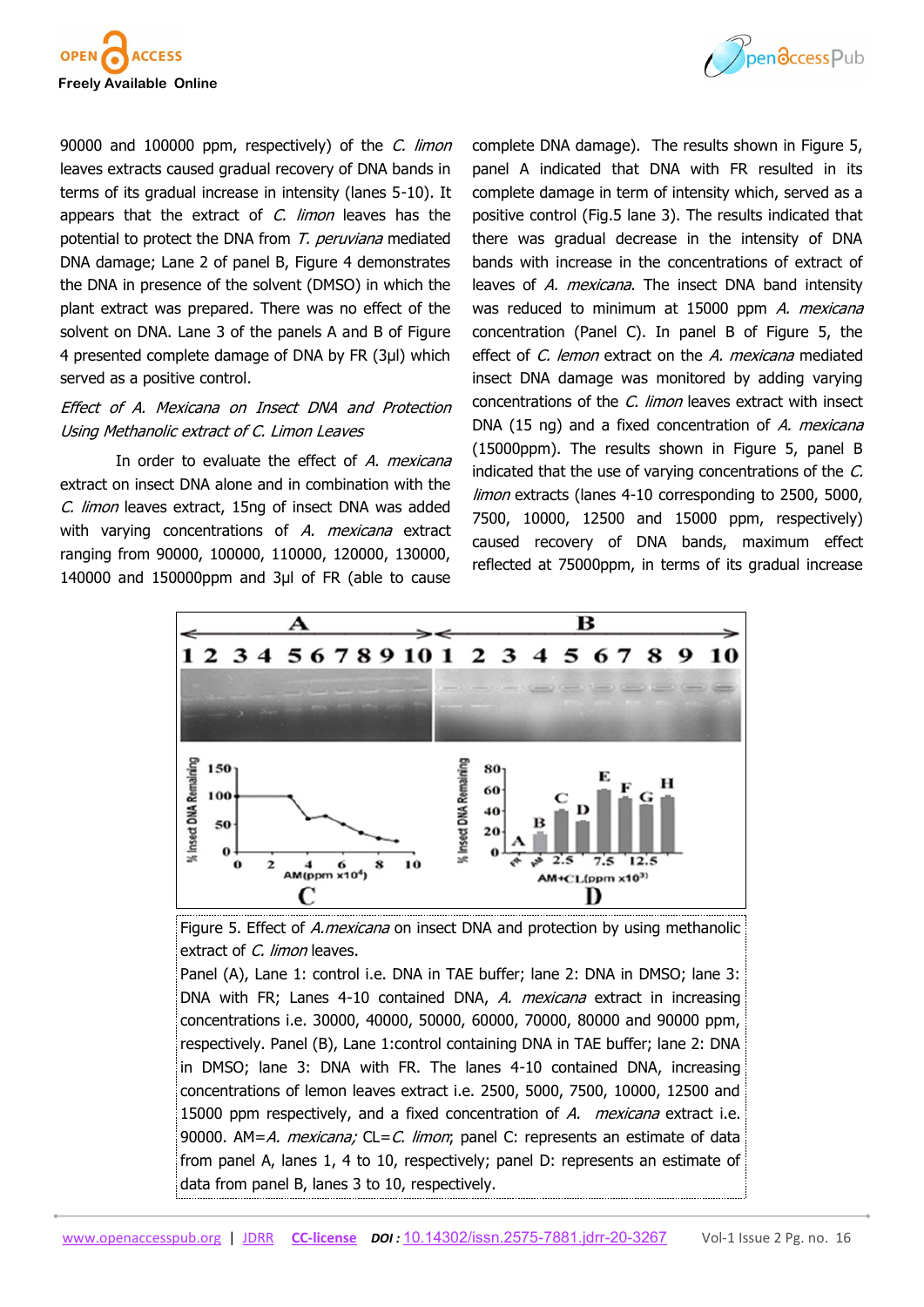



in the intensity. It appears that the extract of  $C$ . limon leaves extract has the potential to protect the insect DNA from A mexicana mediated damage (Panel D) ; lane 3 of panels A and B of Figure 5 showed complete damage of insect DNA by FR (3µl) which, served as a positive control. Lane 2 of panel B, Figure 5 demonstrates the insect DNA in presence of the solvent (DMSO) in which the plant extract was prepared. There was no effect of the solvent on insect DNA.

# Effect of T. Peruviana on Insect DNA and Protection by C. Limon Leaves Extract

In order to evaluate the effect of  $T$ . peruviana on *Salmonella typhi* DNA alone and in combination with the *C. limon* leaves extract, 15ng of DNA was added with varying concentrations of T. peruviana i.e. 90000, 100000, 110000, 120000, 130000, 140000 and 150000ppm and 3µl of FR (able to cause complete DNA damage). The results shown in Figure 6, panel A, indicated that DNA with FR resulted in its complete damage as there was total loss of intensity of DNA band, which served as a positive control (Figure 6, lane 3).

The results indicated that there was a gradual decrease in the intensity of Insect DNA bands with increase in the concentration of T. peruviana. The insect DNA band intensity was reduced to minimum at 150000 ppm of T. peruviana concentration (Panel C). In panel B of Figure 6, the effect of  $C$ . limon extract on the  $T$ . peruviana mediated DNA damage was monitored by adding varying concentrations of the  $C$ . limon extract to a mixture of DNA (15ng) and a fixed concentration of T. peruviana (150000 ppm). The results shown in Figure 6, panel B indicated that the use of varying concentrations of C. limon extracts i.e. 2500, 5000, 7500, 10000, 12500 and 15000 ppm,respectively, caused recovery of insect DNA bands in terms of its growing intensity. However, maximum recovery of the insect DNA was obtained at 5000ppm of *C. limon* extract, then after it displayed inconsistent effect upon increasing concentrations



Figure 6. Effect of T. peruviana extract on insect DNA and protection by C. limon leaves.

Panel (A): lane 1, control containing DNA in TAE buffer; lane 2: DNA in DMSO; lane 3: DNA with FR; lanes 4-10 contained DNA and T. peruviana extract in growing concentrations i.e. 5000,10000,2000,25000,30000,35000, and 40000 ppm, respectively. Panel (B): lane 1, control containing DNA in TAE buffer; lane 2: DNA in DMSO; lane 3: DNA with FR; lanes 5-10 contained DNA, increasing concentrations of lemon leaves extract i.e. 2500, 5000, 7500, 10000, 12500 and 15000 ppm, respectively. and a fixed concentration of T. peruviana (40000ppm). TP= T. peruviana;  $CL = C$ . limon; panel C: represents an estimate of data from panel A, lanes 1, 4 to 10, respectively; panel D: represents an estimate of data from panel B, lanes 3 to 10, respectively.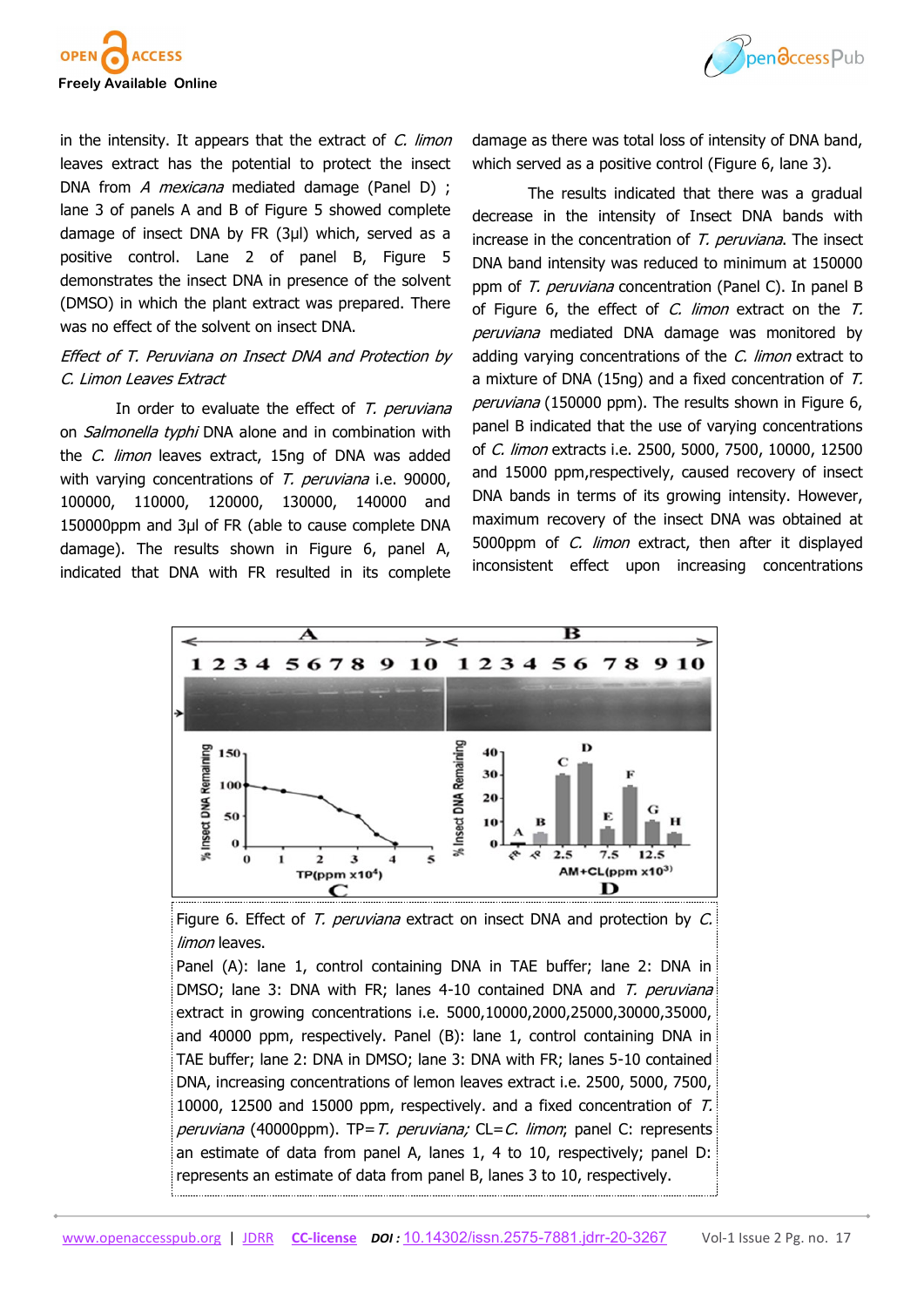



further. It appears that the extract of  $C$ . limon leaves has the potential to protect the DNA from T. peruviana mediated damage (Panel D). Lane 3 of panels A and B of Figure 6 displayed complete damage of DNA by FR (3µl), which served as a positive control. Lane 2 of panel B, Figure 6 demonstrated the DNA in presence of the solvent (DMSO) in which the plant extract was prepared. There was no effect of the solvent on Insect DNA.

# Effect of A. Mexicana Leaves Extract on Human DNA and Protection by C. Limon Leaves Extract

In order to evaluate the effect of A. mexicana on human DNA alone and in combination with the C. limon leaf extract, 15 ng of DNA was added with varying concentrations of A. *mexicana* ranging from 900000. 100000, 110000, 120000, 130000, 140000 and 150000ppm. The results shown in Figure 7, panel A,

Lanes 4-10 indicated that there was gradual decrease in the intensity of DNA bands with increase in the concentration of A. mexicana. The human DNA band intensity was reduced to minimum at 15000 ppm A. mexicana concentration (panel A of Figure 7) showing genotoxic potential of the A. mexicana leaves extract (Panel C). Lane 3 contained DNA (15ng) and 3µl of FR which was able to cause complete human DNA damage and used as a positive control. In panel B of Figure 7, the effect of C. lemon extract on the A. mexicana mediated human DNA damage was monitored by adding varying concentrations of the C. limon extract with DNA (15ng) and a fixed concentration of  $A$ . *mexicana* (150000ppm). The results shown in Figure 7, panel B indicated that the use of varying concentrations of the C. limon extracts (lanes 5-10 corresponding to 2500, 5000, 7500, 10000, 12500 and 15000 ppm, respectively)



Figure 7. Effect of A. mexicana on human DNA isolated from blood and protection by methanolic extract of C. limon leaves. Panel (A): lane 1 control containing DNA in TAE buffer; lane 2: DNA in DMSO;

lane 3: DNA with FR. Lanes 4-10 contained DNA with hexanolic extract of A. mexicana leaves in increasing concentrations i.e. 5000,10000, 2000, 25000, 30000, 35000 and 40000 ppm, respectively. Panel (B): lane 1; control containing DNA in TAE buffer; lane 2: DNA in DMSO; lane 3: DNA with FR. Lane 4: DNA with A. mexicana hexanolic extract (40000ppm). Lanes 5-10 contain DNA, increasing concentrations of C. limon methanolic leaves extract i.e. 2500, 5000, 7500, 10000, 12500 and 15000 ppm and fixed concentration of A. mexicana hexanolic extract (40000ppm).  $AM = A$ . *mexicana;* CL= C. *limon*; panel C: represents an estimate of data from panel A, lanes 1, 4 to 10, respectively; panel D: represents an estimate of data from panel B, lanes 3 to 10, respectively.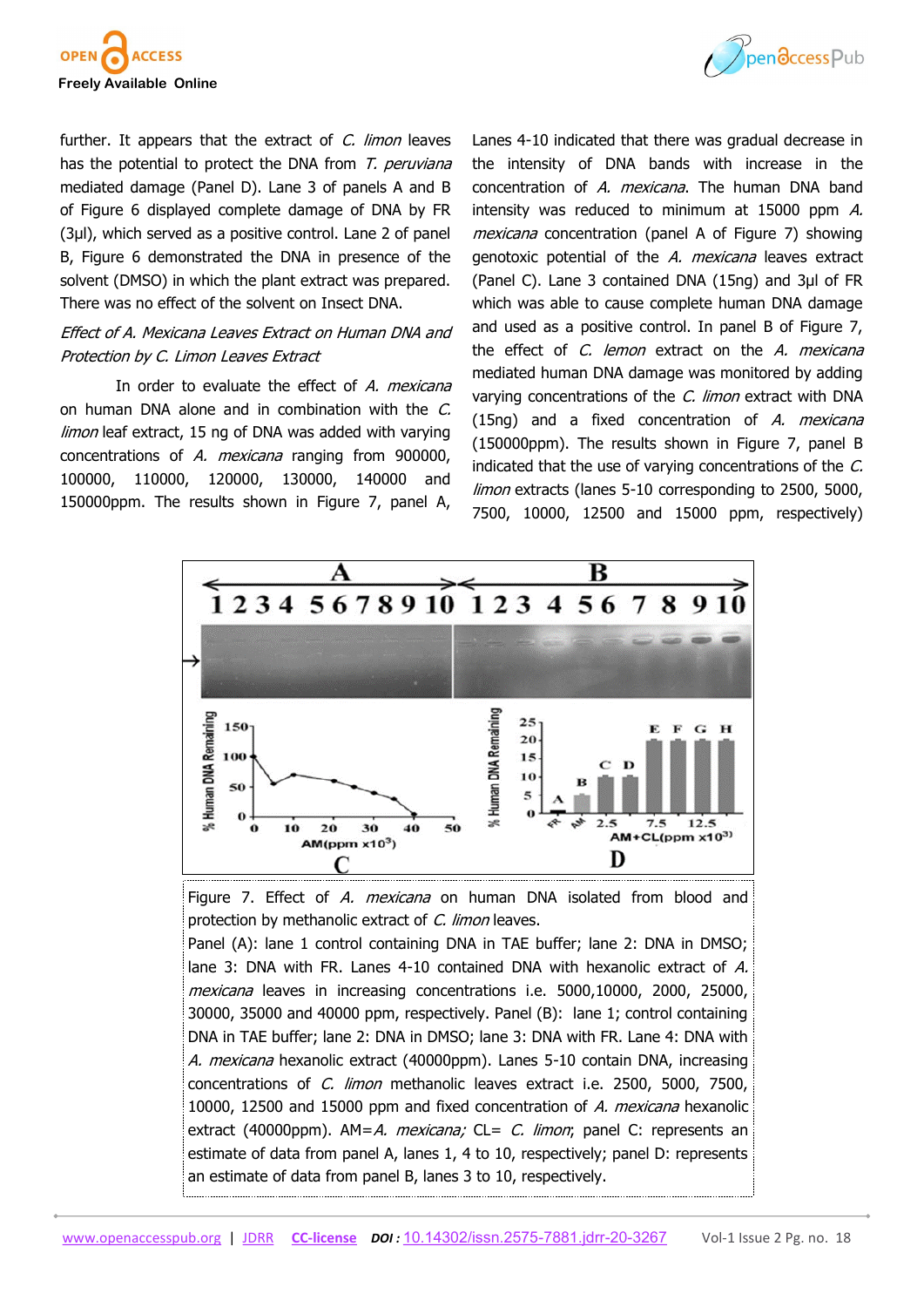



caused recovery of DNA bands in terms of its increasing intensity. The recovery of DNA, however, did not increase after 7500ppm of the *C.limon* extract. It appears that the extract of  $C$ . *limon* leaves has the potential to protect the DNA from A mexicana mediated damage (Panel D). Lane 2 of panel B, Figure 7 demonstrated the DNA in presence of the solvent (DMSO) in which the plant extract was prepared. There was no effect of the solvent on human DNA. Lane 3 of panels A and B of Figure 7 displayed complete damage of human DNA by FR (3µl) which, served as a positive control. Lane 4 contained DNA and A mexicana leaves extract (150000ppm).

# Effect of T. Peruviana on Human DNA and Protection by C. Limon Leaves Extract

In order to assess the effect of T. peruviana on human DNA alone and in combination with the C. limon leaves extract, 15ng of DNA was added with varying concentrations of T. peruviana i.e. 900000, 100000, 110000, 120000, 130000, 140000 and 150000ppm. The results shown in Figure 8, panel A, Lanes 4-10 indicated that there was gradual decrease in the intensity of DNA bands with increase in the concentration of  $T$ . peruviana. The human DNA band intensity was reduced to minimum at 150000 ppm T. peruviana extract concentration (panel A of Figure 8) showing genotoxic potential of the T. peruviana leaves extract. Lane 3 contained DNA (15ng) and 3µl of FR which was able to cause complete human DNA damage and used as a positive control.

In panel B of Figure 8, the effect of C. limon extract on the T. *peruviana* mediated human DNA damage was monitored by adding varying concentrations of the C. limon extract with DNA (15 ng) and  $T$ . peruviana (150000ppm). The results shown in Figure 8, panel B, Lanes 5-10 indicated that the use of varying concentrations of the C. limon extracts (50000, 60000, 70000, 80000, 90000 and 100000 ppm, respectively) caused recovery of DNA bands in terms of its growing intensity. It appears that the extract of  $C$ . *limon* leaves has the potential to protect the human DNA from T. peruviana mediated damage; Lane 2 of panel B, Figure 8 demonstrates the human DNA in presence of the solvent (DMSO) in which the plant extract was prepared. There was no effect of the solvent on human DNA. Lane 3 of panels A and B of Figure 8 displayed complete damage of DNA by FR (3µl) which, served as a positive control. Lane 4 of Panel B contained DNA and T. peruviana (150000ppm).



Figure 8. Effect of T. peruviana on human DNA and protection by C. limon leaves extract. Panel (A) The lane 1; control, DNA with TAE, lane 2; DNA and DMSO, lane 3; DNA with FR and remaining lanes 4-10 contain DNA, T. peruviana in increasing concentrations i.e. 5000, 10000, 2000, 25000, 30000, 35000 and 40000 ppm, respectively. Panel (B) The lane 1; control, DNA with TAE, lane 2; DNA and DMSO, lane 3; DNA with FR, lane 4; DNA, T. peruviana (40000ppm). Remaining lane 5-10; DNA+ T. peruviana (40000ppm) and varying concentrations of C. limon leaves extract i.e. 2500, 5000, 7500, 10000, 12500 and 15000 ppm, respectively.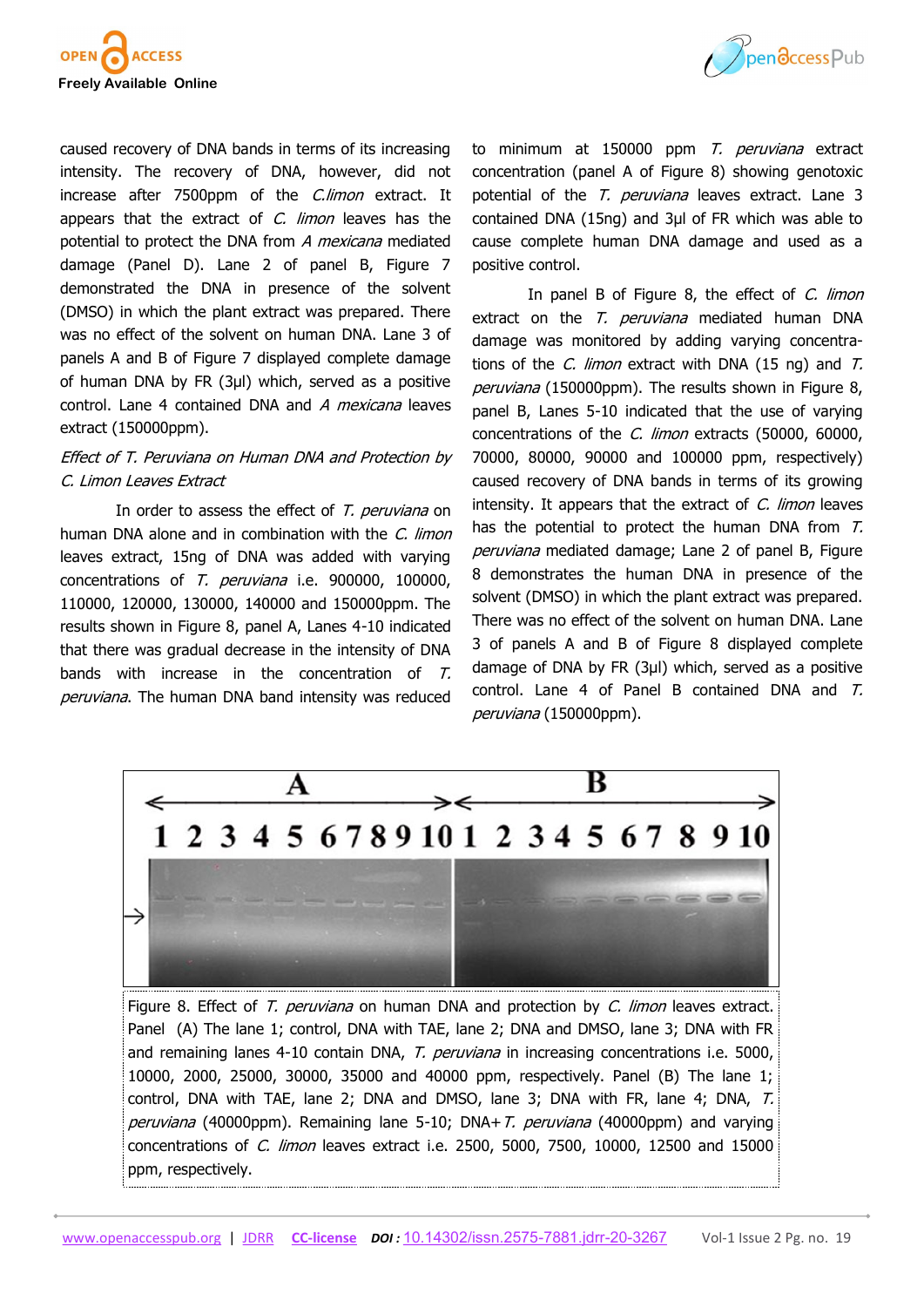

#### **Discussion**

Due to the constant exposure of the genomic DNA to various endogenous and environmental agents, it gets damaged and can produce DNA lesions. These lesions can affect the fidelity of DNA replication, and transcription, which can create mutations in important protein coding sequences. The DNA damage can have genotoxic and cytotoxic effects on the cell [1]. In order to maintain the integrity of the genome, the prokaryotic and eukaryotic organisms are well equipped with several DNA repair mechanism pathways [11,12]. In general, the lesions in the actively transcribed strand are repaired more rapidly than the lesions in the non-transcribed strand. DNA repair is not only a fundamental cellular process for protecting cells against the damage, but it is also essential to ensure the faithful transmission of genetic information from one generation to the next [1].

Active oxygen species such as superoxide anion radical  $(O_2)$ , hydrogen peroxide  $(H_2O_2)$ , and hydroxyl radical (OH). can damage almost all cell components,including DNA, lipid and proteins. Reduction of  $H_2O_2$  by reducing transition metals results in the formation of hydroxyl and related oxidants via the Fenton reaction. The DNA base damages induced by hypoxanthine / xanthine oxidase or iron and  $H_2O_2$  have been identified and quantitated. Because iron chelators, EDTA and buffers,including potassium phosphate have been used in these studies, the chemistry of the Fenton reaction has probably been perturbed. Such chelators affect the redox potential of iron and may also scavenge oxygen radicals. Moreover, it has been believed that the Fenton oxidant is reactive as hydroxyl radical, then its diffusion distance from DNA is so short that the iron ion involved in the damage is almost certainly complexes to DNA and not to external ligands. The damage to the bases in DNA and mammalian chromatin by  $H_2O_2$  and transition metals have been investigated [13]. However, in these cases chemical hydrolysis procedures were used that might destroy, alter, or form various products. In a study, the killing of *Escherichia coli* using  $H_2O_2$  have been caused due to DNA damage and apparently mediated by iron with NADH as the ultimate reducing agent. Some workers have shown the degradation of the four DNA bases by iron and  $H_2O_2$  under a variety of in vitro conditions [14]. In the present study FR was used



as positive control as it displayed very strong DNA damaging potential as has been recorded in this study in a concentration dependent manner.

The mechanisms of oxidative DNA damage have not been elucidated properly. However, the oxidative DNA damage mediated by Fenton reactions has been reported to be the most acceptable hypothesis. Free radicals, commonly known as reactive oxygen species (ROS), contain one or more unpaired electrons in their outermost orbital. Excessive production of free radicals results in depletion of antioxidants in vivo and causes an imbalance between free radicals and the antioxidant defenses of the body, which results into the generation of oxidative stress mediated DNA damage. The 8-hydroxydeoxyguanosine (8-OHdG) is the most common biomarker of oxidative DNA damage by chemical carcinogens in which oxidation of a specific base i.e. guanosine in DNA causesan increase in the level of hydroxydeoxyguanosine (8-OHdG). These oxidative chemical species may cause deamination of cytosine converting it into uracil or may remove an individual base generating apurinic / apyrimidinic (AP) sites in DNA [15,16,17].

On the other hand, there are some plant products which have shown to possess DNA damaging potential, most of them are used in the treatment of cancer. Recent findings suggested an active role of nicotine, a major tobacco alkaloid present which induces carcinogenesis. Nicotine exhibits tumor promoting potential by causing DNA damage in different human epithelial and non-epithelial cells [18]. Another alkaloid, sanguinarine, isolated from a wild plant, A. mexicana, has been shown to cause chromosomal aberration, micronucleus formation and DNA damage by comet assay in mouse models in vivo system. Sanguinarine is reported to inhibit the activity of epidermal histidase leading to the increase in the levels of keratin formation and tumor promotion. The DNA damaging, cytotoxic, anti-cancer potential of  $A$ . mexicana and  $T$ . peruviana have been illucidated by some workers [19, 20, 21]. In the present investigation, the DNA damaging properties of A. mexicana and T. peruviana leaves extracts were observed against pBR322 plasmid, S. typhi, insect and human DNA. The results from the present study have indicated that the  $A$ . mexicana and  $T$ . peruviana leaves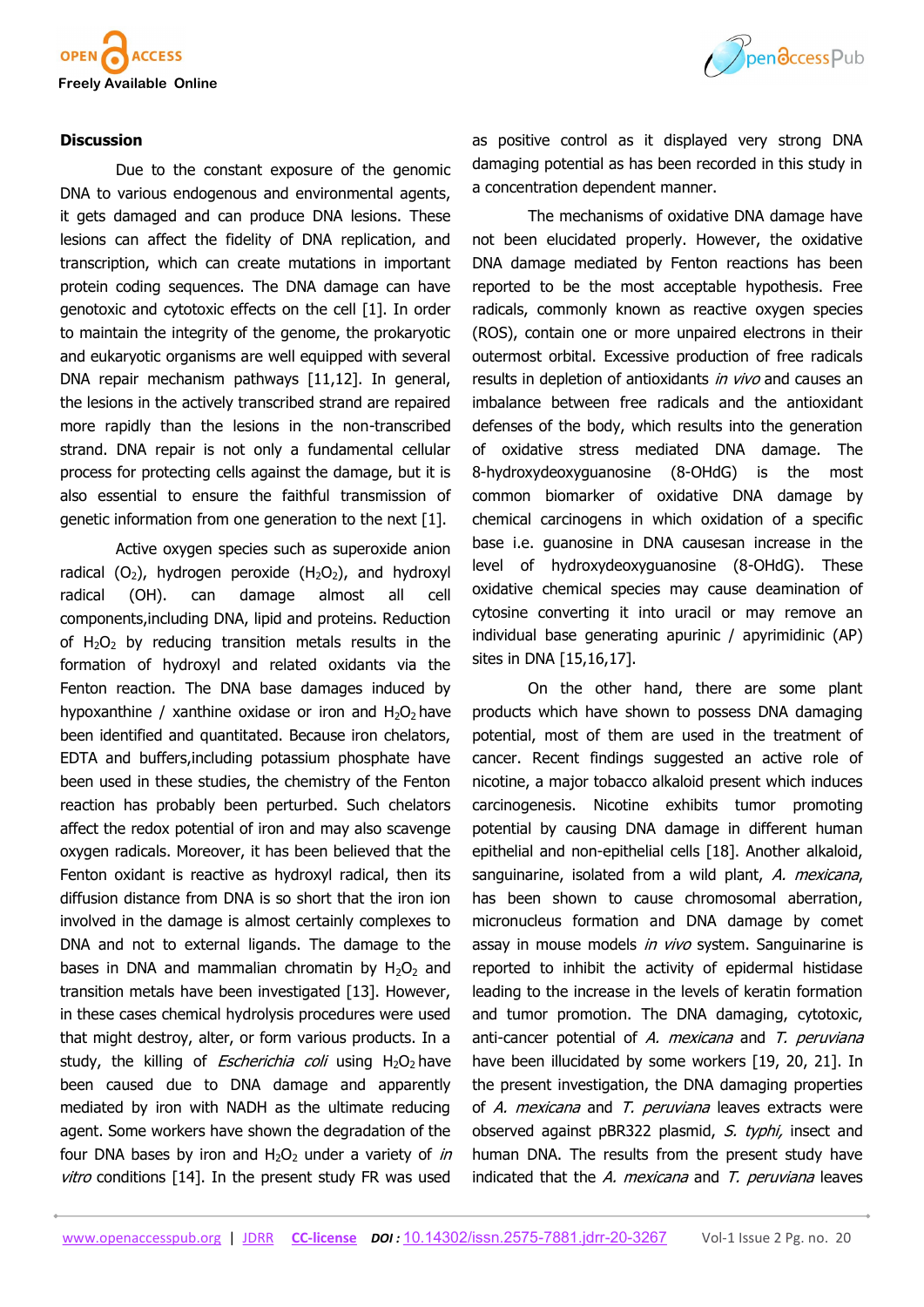



extracts were able to cause significant DNA damage in vitro in a concentration dependent manner.

As nature provided us toxic plant products, it has also given antioxidants to us, which are usually the free radicals neutralizing and reducing agents such as vitamins, carotenoids, flavones, flavonoids and polyphenols, which scavenge the reactive oxygen species (ROS) and inhibit the chain reaction initiated by them [22]. DNA damage inhibition by the methanolic extract of C. carandas leaves have been demonstrated [7]. The aqueous extract of Ganoderma lucidum occurring in southern part of India has demonstrated significant antioxidant property and revealed the potential to protect DNA from radiation mediated damage. These findings were suggestive of the possibility of using the medicinal extracts containing flavones, polyphenols, flavonoids, terpenes, tannins and alkaloids as alternative therapeutics in the treatment of cancer [23]. Arecoline, an alkaloid constituent of Areca nut has been used in thetreatment of oral and pharyngeal cancers [24]. In addition to their free radical quenching potential, the plant products help chelate heavy metals and protect the DNA from damage. Also, some vitamins such as Vitamin C and E have been shown as quenchers of free radicals and therefore, they inhibit the DNA damaging properties of xenobiotics in the living cells [15]. The results of the present in vitro study indicated that the extracts of leaves of T. peruviana and A. mexicana were causing damage to DNA isolated from different living systems whereas C. limon was able to protect the DNA from damage in the concentration dependent manner.

#### **Conclusion**

The phytochemicals present in different plant species are known to exhibit varied medicinal properties depending on their source, structure and function. It was interesting to observe the results from the present study carried out *in vitro* to assess the impact of extracts of leaves from four different plants A. mexicana, T. peruviana, and C. limon. It was observed that T. peruviana and A. mexicana leaves extracts were causing damage to DNA isolated from different living systems. However, the extract from *C. limon* leaves was able to protect DNA from damage by both the FR and the extracts from A. *mexicana*, T. *peruviana*, in the

concentration dependent manner. At this stage, we are not able to comment on how exactly it is happening. However, further research is needed to isolate and extensively characterize the specific plant molecules responsible for their DNA damaging/protecting potentials so as to delineate their associated mechanisms of specific actions.

## **Conflict of Interests**

The authors declare that they have no conflict of interests regarding the publication of this paper.

## **Acknowledgments**

NS, VKG,PKD,NS and AK are grateful to the University Grant Commission, New Delhi, for providing financial assistance in the form of a Research Fellowship. Authors acknowledge UGC-SAP and DST-FIST for support to Department of Biochemistry, University of Allahabad, Allahabad, India. VKG acknowledges ICMR- New Delhi for financial assistance in the form of senior research fellowship.

#### **References**

- 1. Tuteja N, Singh MB, Misra MK, Bhalla PL, Tuteja R. (2001) Molecular mechanisms of DNA damage and repair: Progress in plants. Crit Rev Biochem Mol Biol. 36(4):337–397.
- 2. Bohr VA, Stevnsner T, and Souza-Pinto NC. (2002) Mitochondrial DNA repair of oxidative damage in mammalian cells. Gene, 286(1): 127–134.
- 3. Floyd RA, Watson JJ, Wong PK, Altmiller DH, and Rickard RC. (1986) Hydroxyl free radical adduct of deoxyguanosine: sensitive detection and mechanisms of formation. Free Radic Res Commun.1(3):163–172.
- 4. Shimoda R, Nagashima M, Sakamoto M, Yamaguchi N, Hirohashi S. et al. (1994) Increased formation of oxidative DNA damage,8- hydroxydeoxyguanosine, in human livers with chronic hepatitis. Cancer Res. 54 (12):3171–3172.
- 5. Kolodner RD, Putnam CD, Myung K. (2002) Maintenance of genome stability in Saccharomyces cerevisiae. Science 297(5581): 552–557.
- 6. Azqueta A, Collins A. (2016) Polyphenols and DNA Damage: A Mixed Blessing. Nutrients. Dec 3;8(12). pii: E785.